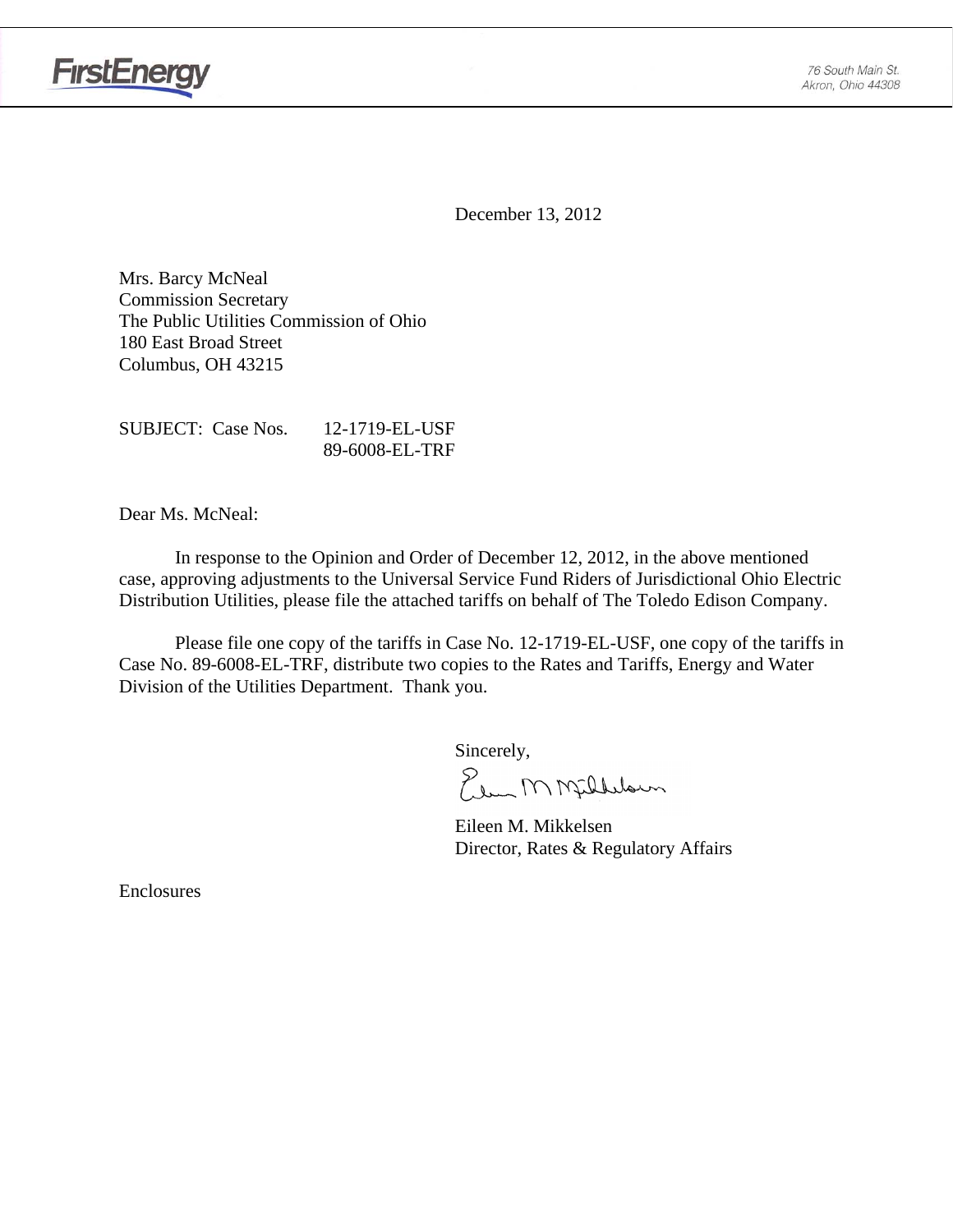## **TABLE OF CONTENTS**

The following rates, rules and regulations for electric service are applicable throughout the Company's service territory except as noted.

|                                                      | <b>Sheet</b>   | <b>Effective</b><br><b>Date</b> |
|------------------------------------------------------|----------------|---------------------------------|
| <b>TABLE OF CONTENTS</b>                             | 1              | 12-13-12                        |
| <b>DEFINITION OF TERRITORY</b>                       | 3              | 01-23-09                        |
| <b>ELECTRIC SERVICE REGULATIONS</b>                  | $\overline{4}$ | 12-04-09                        |
| <b>ELECTRIC SERVICE SCHEDULES</b>                    |                |                                 |
| Residential Service (Rate "RS")                      | 10             | $01 - 23 - 09$                  |
| General Service - Secondary (Rate "GS")              | 20             | 01-23-09                        |
| General Service - Primary (Rate "GP")                | 21             | $01 - 23 - 09$                  |
| General Service - Subtransmission (Rate "GSU")       | 22             | 01-23-09                        |
| General Service - Transmission (Rate "GT")           | 23             | 01-23-09                        |
| <b>Street Lighting Provisions</b>                    | 30             | $01 - 23 - 09$                  |
| Street Lighting (Rate "STL")                         | 31             | 06-01-09                        |
| Traffic Lighting (Rate "TRF")                        | 32             | 01-23-09                        |
| Private Outdoor Lighting (Rate "POL")                | 33             | 06-01-09                        |
| <b>MISCELLANEOUS CHARGES</b>                         | 75             | 07-05-12                        |
| <b>OTHER SERVICE</b>                                 |                |                                 |
| <b>Partial Service</b>                               | 52             | $01 - 01 - 06$                  |
| Residential Renewable Energy Credit Purchase Program | 60             | 10-01-09                        |
| <b>Cogeneration and Small Power Producer</b>         | 70             | $01 - 01 - 03$                  |
| <b>Interconnection Tariff</b>                        | 76             | $01 - 01 - 09$                  |
| <b>PIPP Customer Discount</b>                        | 80             | 06-01-11                        |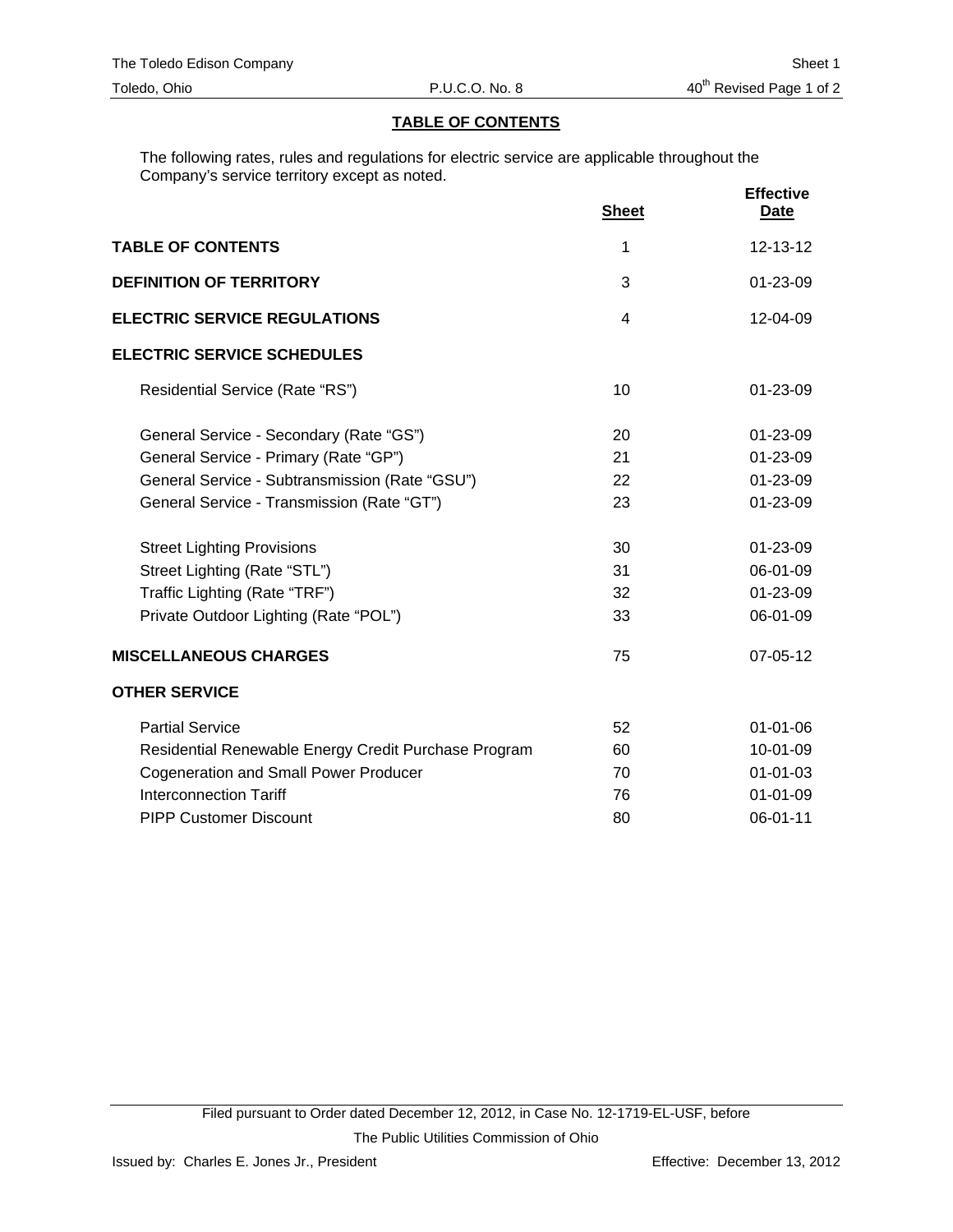## **TABLE OF CONTENTS**

| <b>RIDERS</b>                                          | <b>Sheet</b> | <b>Effective</b><br>Date |
|--------------------------------------------------------|--------------|--------------------------|
| Summary                                                | 80           | 09-01-11                 |
| <b>Residential Distribution Credit</b>                 | 81           | $05 - 21 - 10$           |
| <b>Transmission and Ancillary Services</b>             | 83           | 09-10-10                 |
| <b>Alternative Energy Resource</b>                     | 84           | $10-01-12$               |
| <b>School Distribution Credit</b>                      | 85           | 06-01-09                 |
| <b>Business Distribution Credit</b>                    | 86           | 01-23-09                 |
| <b>Hospital Net Energy Metering</b>                    | 87           | 10-27-09                 |
| Economic Development (4a)                              | 88           | 01-23-09                 |
| <b>Universal Service</b>                               | 90           | 12-13-12                 |
| State kWh Tax                                          | 92           | 01-23-09                 |
| <b>Net Energy Metering</b>                             | 93           | 10-27-09                 |
| Delta Revenue Recovery                                 | 96           | $10-01-12$               |
| Demand Side Management                                 | 97           | 07-01-12                 |
| Reasonable Arrangement                                 | 98           | 06-01-09                 |
| <b>Distribution Uncollectible</b>                      | 99           | $10-01-12$               |
| Economic Load Response Program                         | 101          | 06-01-11                 |
| Optional Load Response Program                         | 102          | 06-01-11                 |
| <b>Generation Cost Reconciliation</b>                  | 103          | $10-01-12$               |
| Fuel                                                   | 105          | 12-14-09                 |
| Advanced Metering Infrastructure / Modern Grid         | 106          | $10-01-12$               |
| Line Extension Cost Recovery                           | 107          | $10-01-12$               |
| <b>Delivery Service Improvement</b>                    | 108          | $01 - 01 - 12$           |
| <b>PIPP Uncollectible</b>                              | 109          | $10-01-12$               |
| Non-Distribution Uncollectible                         | 110          | 10-01-12                 |
| <b>Experimental Real Time Pricing</b>                  | 111          | 06-01-12                 |
| <b>Experimental Critical Peak Pricing</b>              | 113          | 06-01-12                 |
| <b>Generation Service</b>                              | 114          | 06-01-12                 |
| Demand Side Management and Energy Efficiency           | 115          | 07-01-12                 |
| <b>Economic Development</b>                            | 116          | $10-01-12$               |
| <b>Deferred Generation Cost Recovery</b>               | 117          | 06-01-09                 |
| Deferred Fuel Cost Recovery                            | 118          | $01 - 01 - 11$           |
| Non-Market-Based Services                              | 119          | 06-01-12                 |
| <b>Residential Deferred Distribution Cost Recovery</b> | 120          | $01 - 01 - 12$           |
| Non-Residential Deferred Distribution Cost Recovery    | 121          | $01 - 01 - 12$           |
| <b>Residential Electric Heating Recovery</b>           | 122          | 07-01-12                 |
| <b>Residential Generation Credit</b>                   | 123          | 10-31-12                 |
| <b>Delivery Capital Recovery</b>                       | 124          | $10 - 01 - 12$           |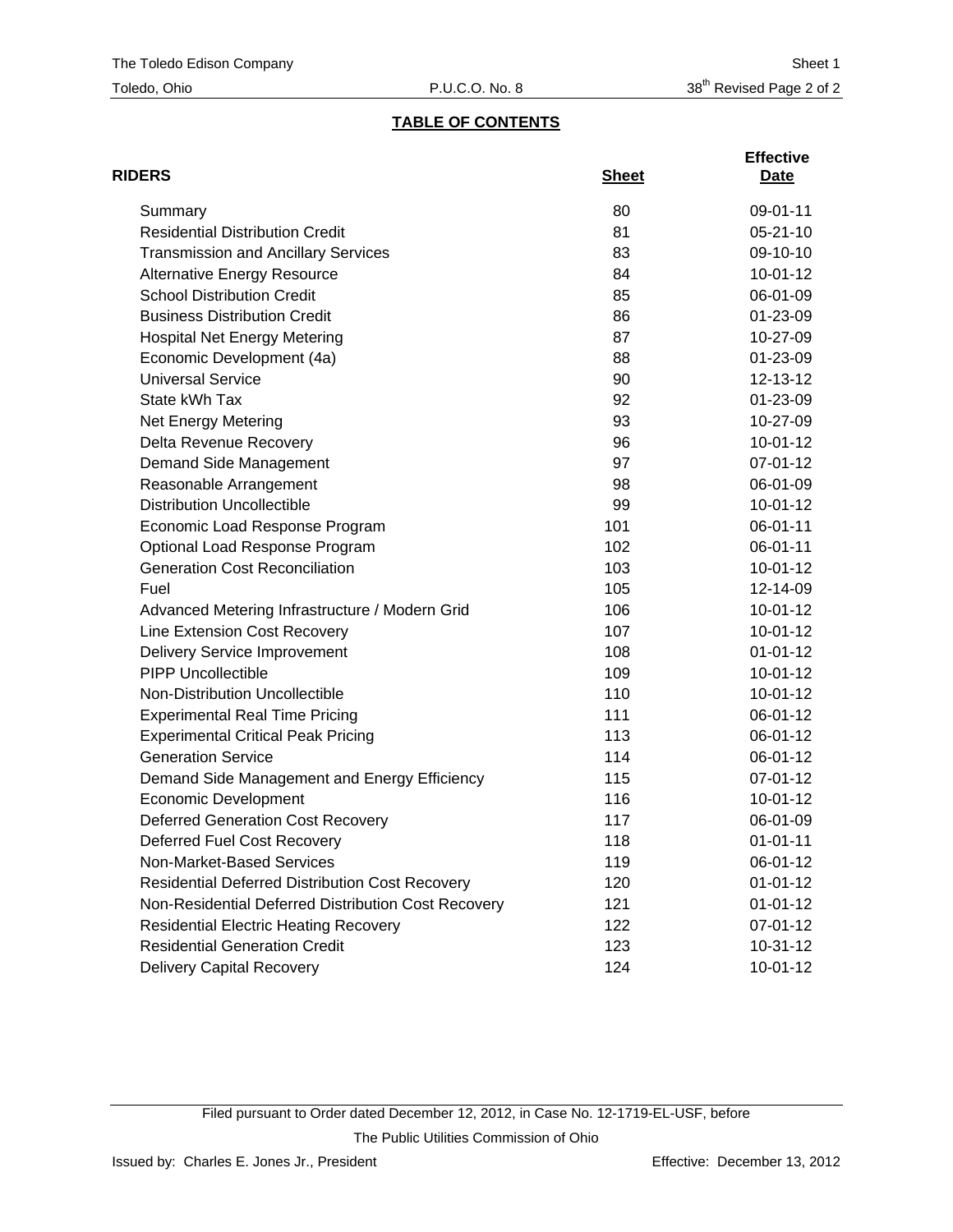## **RIDER USF Universal Service Fund Rider**

A Universal Service charge of 0.22377¢ per kWh for the first 833,000 kWh and 0.05610¢ per kWh for the kWh above 833,000 kWh shall be added to the energy charge of all applicable rate schedules for the exclusive purposes of providing funding for the low-income customer assistance programs and for the Consumer Education Program authorized under Section 4928.56 of the Ohio Revised Code, and for paying the administrative costs of the low-income customer assistance programs and the Consumer Education Program.

This Universal Service Rider replaces the Interim Emergency and Temporary Recovery of Percentage of Income Payment Plan Arrearages. Any service subject to Emergency and Temporary Recovery of Percentage of Income Payment Plan Arrearages shall be subject to this Universal Service Rider instead.